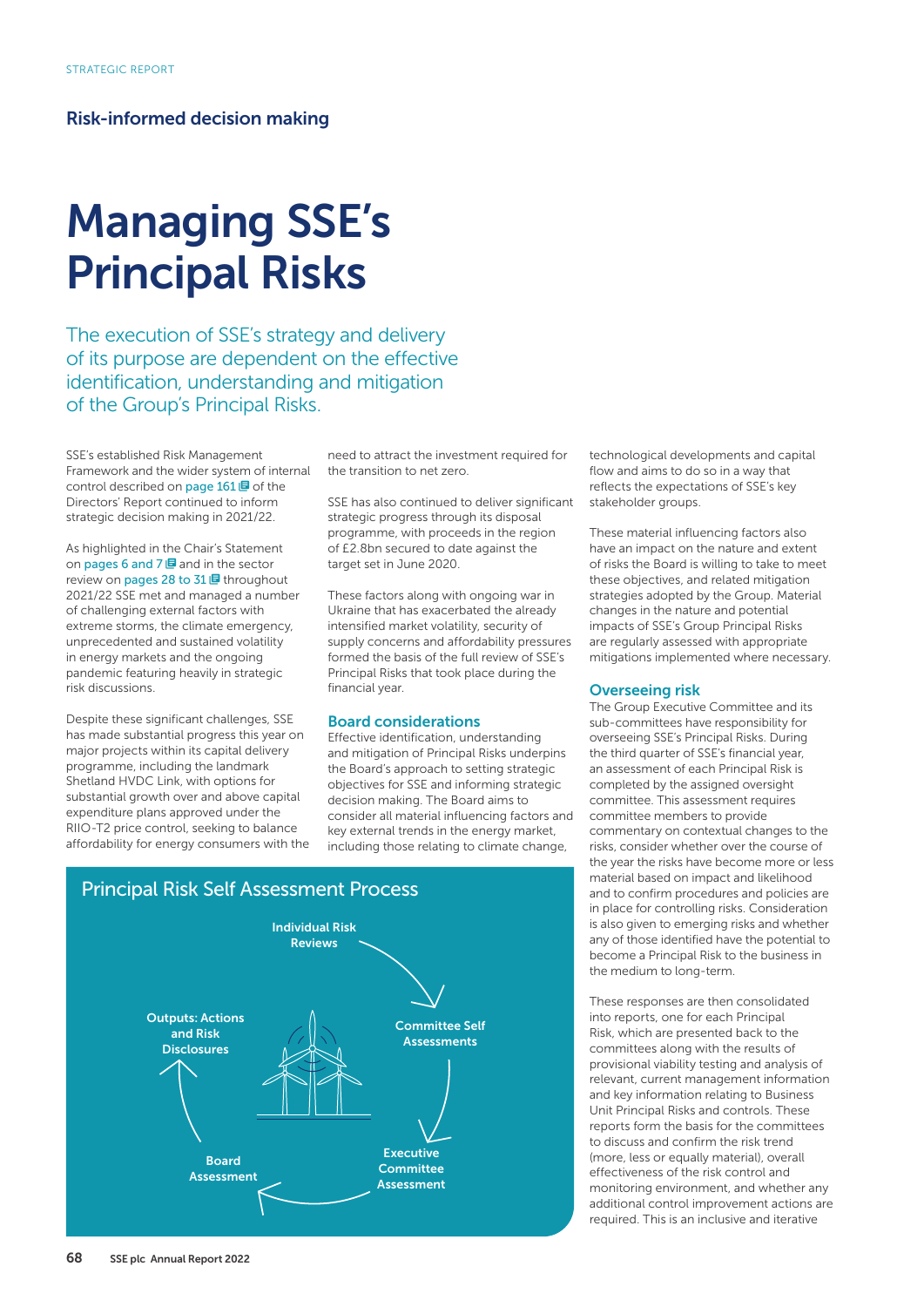Key  $\blacktriangle$ Risk has increased in materiality Ħ Risk has not changed significantly  $\overline{\phantom{0}}$ Risk has reduced in materiality

# Group Principal Risks

The graphic below illustrates SSE's 11 Group Principal Risks positioned on a relative basis against the output of the Principal Risk Self-Assessment process based on the residual risk score (impact vs likelihood) of each risk and the potential impact on Group Viability based on critical risk scenarios developed with business experts.

#### SSE's 11 Group Principal Risks



\* Safety remains SSE's most important value, and management of this risk remains SSE's highest priority. It should be noted that Energy Affordability is particularly closely linked to – and therefore impacted by – Politics, Regulation and Compliance and Commodity Prices.

process that results in considered and objective outputs and a robust assessment of Principal Risks.

The outputs from these committee assessments are then presented to the Group Executive Committee for full review, with any emerging risks or additional material changes resulting from this being proposed to the Board.

#### 2021/22 review outcome

Following the 2021/22 annual review process, the number of Principal Risks to the Group remains at 11 with one revision of note.

An essential tenet of SSE's Risk Management process is the consideration of potential emerging risks and whether any of those identified have the potential to become a Group Principal Risk in the medium to long-term. As such, following the 2021/22 review process and due to the development of a Joint Venture Governance framework throughout the year, the emerging risk "Joint Venture and Partner Management" was not retained as an emerging risk. Joint Venture and Partner Governance has however been included as a key mitigation against the Group Principal Risks of Large Capital Project Management, People and Culture, Politics, Regulations and Compliance and Speed of Change.

Important revisions have also been made to the descriptions of each of the Principal Risks to take account of key developments and corresponding mitigations that were introduced during the year. Full details of the Group Principal Risks are available on pages 71 to  $81 \boxtimes$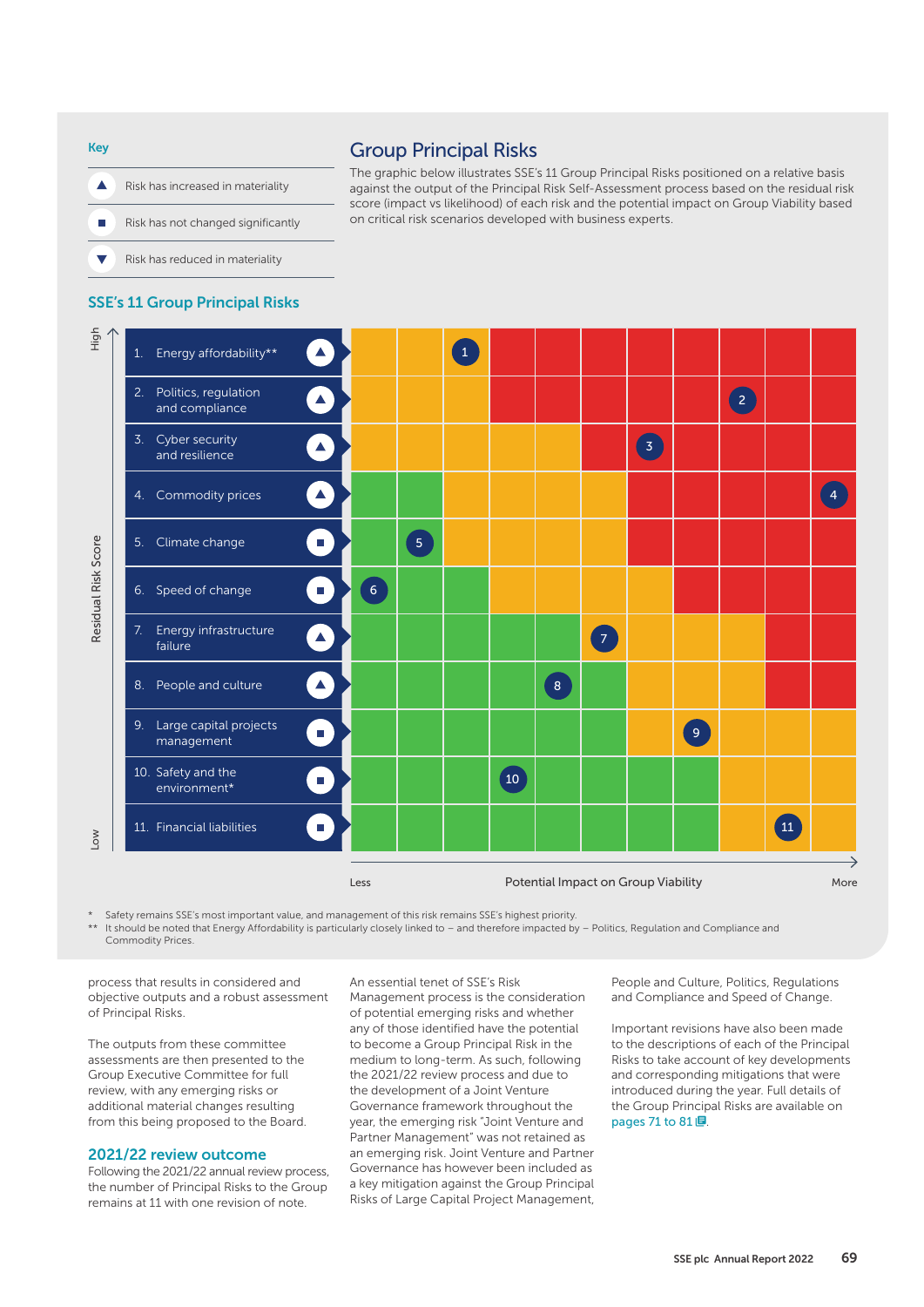# **Risk-informed decision making continued Managing SSE's Principal Risks** continued

#### Risk Appetite Statement

No business is risk free and indeed the achievement of SSE's strategic objectives necessarily involves taking risk. SSE will however only accept risk where it is consistent with its core purpose, strategy and values; is well understood; can be effectively managed; is in line with stakeholder expectations and offers commensurate reward.

The sectors in which SSE operates continue to be subject to a high degree of political, regulatory and legislative risk as well as risks arising from other developments and change including technology, the impact of competition, stakeholders' evolving expectations and climate change.

Furthermore, each of SSE's Business Units have differing levels of exposure to additional risks. For example, the Transmission and Distribution businesses are largely economically regulated and are characterised by relatively stable, inflation linked cash flows while the SSE Renewables business benefits from cash flows linked to government-mandated renewables subsidies. Those Business Units that generate and trade energy are also exposed to significant medium to long-term energy market and commodity risks in operational and investment decision making.

The key elements of SSE's Strategic Framework – including the focus on regulated energy networks and renewable sources of energy, particularly clean electricity, complemented by flexible thermal generation and business energy sales – and its financial objective in relation to dividend growth are fully reflective of its risk appetite.

Fundamentally:

- SSE's strategy is to create value for shareholders and society in a sustainable way by developing, building, operating and investing in the electricity infrastructure and businesses needed in the transition to net zero.
- SSE has a clear understanding of the risks and opportunities in the Great Britain and Ireland energy markets and these markets therefore continue to provide the Group's geographic focus, with any expansion into new international markets being subject to especially rigorous scrutiny and ensuring that the appropriate governance arrangements which are consistent with the Group's values and strategic goals are in place.
- Safety is SSE's first value and it has no appetite for risks brought on by unsafe actions, nor does it have any appetite

for risks brought on by insecure actions including those relating to cyber security. In areas where SSE is exposed to risks for which it has little or no appetite, even though it has implemented high standards of control and mitigation, the nature of these risks mean that they cannot be eliminated completely.

In determining its appetite for specific risks, the Board is guided by three key principles:

- 1. Risks should be consistent with SSE's core purpose, financial objectives, strategy and values;
- 2. Risks should only be accepted where relevant approvals have been attained through the Governance Framework to confirm appropriate reward is achievable on the basis of objective evidence and in a manner that is consistent with SSE's purpose, strategy and values; and
- 3. Risks should be actively controlled and monitored through the appropriate allocation of management and other resources, underpinned by the maintenance of a healthy business culture.

The Board has overall responsibility for determining the nature and extent of the risk it is willing to take to achieve strategic objectives and for ensuring that risks are managed effectively across the Group.

#### Viability Statement

SSE provides the energy needed today while building a better world of energy for tomorrow. It develops, builds, operates and invests in low-carbon infrastructure in support of the transition to net zero, including onshore and offshore wind, hydro power, electricity transmission and distribution networks, localised flexible energy systems alongside providing energy products and services for businesses and other customers. The delivery of SSE's purpose and execution of its strategy depends on the skills and talent of a diverse workforce, the quality of its assets and the effective identification, understanding and mitigation of risk.

As required within provision 31 of the UK Corporate Governance Code, the Board has formally assessed the prospects of the Company over the next four financial years to the period ending March 2026. The Directors have determined that as this time horizon aligns with the Group's Net Zero Acceleration Programme, which includes a fully funded capital investment programme to 2026, a greater degree of confidence over the forecasting assumptions modelled can be established.

In making this statement the Directors have considered the resilience of the Group

taking into account its current position, the Principal Risks facing the Group and the control measures in place to mitigate each of them. In particular the Directors recognise the significance of the strong balance sheet and total undrawn committed lending facilities of £1.5bn – with £1.3bn committed to March 2026 and £0.2bn committed to October 2026. The Group is an owner and operator of critical national infrastructure and has a proven ability to maintain access to capital markets during stressed economic conditions. The Group has demonstrated this through securing £1.2bn of funding since April 2021 including the issuance of a 1bn Euro Hybrid bond in April 2022. Further detail relating to planned funding is available in A6.3 Accompanying Information to the Financial Statements in the Annual Report and Accounts.

The Group has a number of highly attractive and relatively liquid assets – including a regulated asset base which benefits from a strong regulated revenue stream as well as the operational wind portfolio – which provide flexibility of options. This has been demonstrated through the success of the programme of disposals set out by the Group in June 2020 with £2.8bn secured to date.

To help support this Statement, over the course of the year a suite of severe but plausible scenarios has been developed for each of SSE's Principal Risks. These scenarios are based on relevant real life events that have been observed either in the markets within which the Group operates or related markets globally. Examples include critical asset failure resulting in sustained impacts to network assets (for Energy Infrastructure Failure); changes to key government energy policies (for Politics, Regulation and Compliance); and the physical impacts of climate change on distribution assets through more frequent and increasingly severe storm events (for Climate Change).

Scenarios are stress tested against forecast available financial headroom and in addition to considering these in isolation, the Directors also consider the cumulative impact of different combinations of scenarios, including those that individually have the highest impact.

Upon the basis of the analysis undertaken, and on the assumption that the fundamental regulatory and statutory framework of the markets in which the Group operates does not substantively change, and the Group continues to be able to refund its debt at maturity, the Directors have a reasonable expectation that the Group will be able to continue to meet its liabilities as they fall due in the period to March 2026.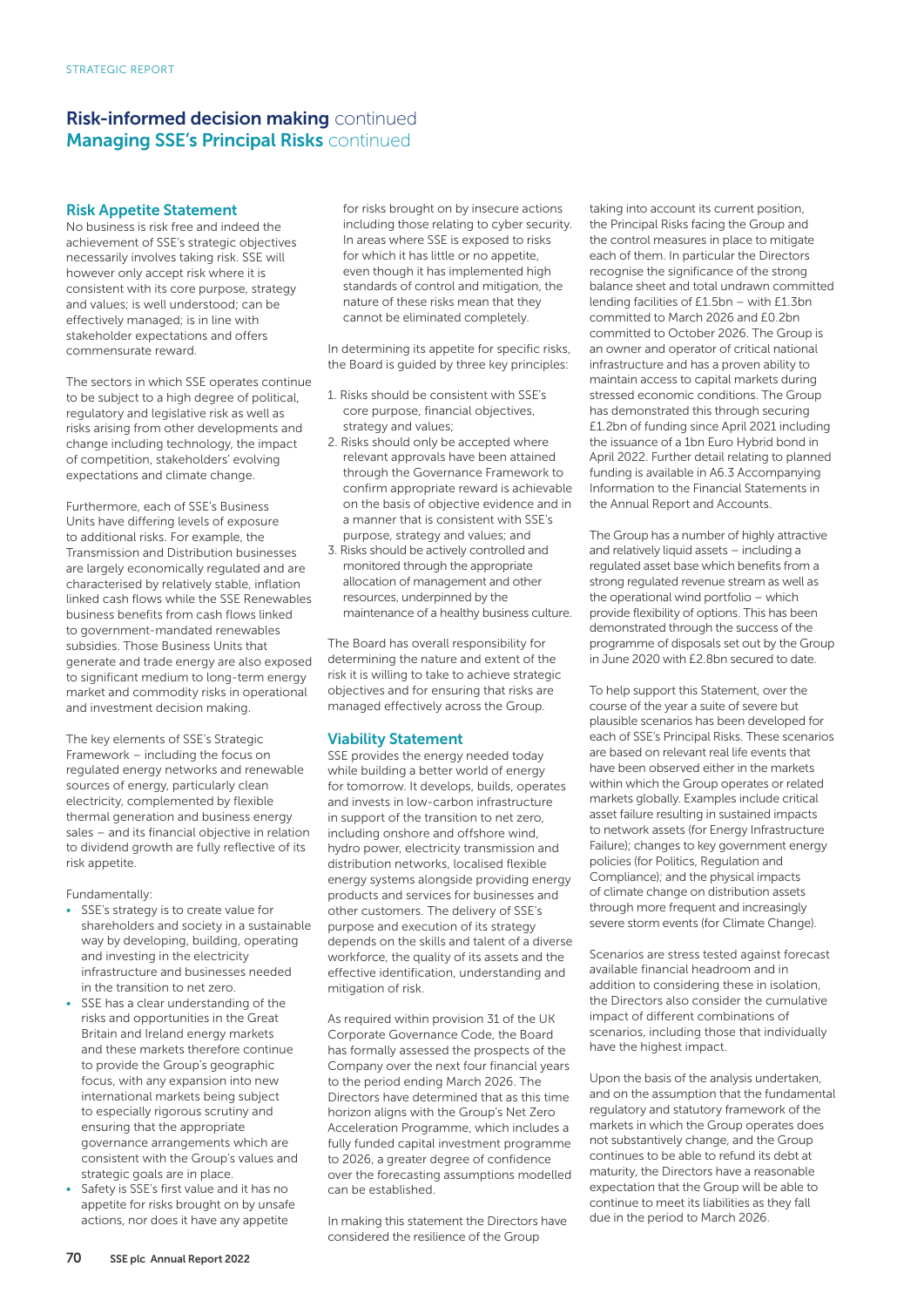# Principal Risks and uncertainties

# Group Principal Risks



2030 Goals

Develop



Cut carbon  $\left(\frac{\sqrt{2}}{2}\right)$ intensity by 80%



ξ₩ energy output fivefold



Champion a fair and just energy transition

ုလ္

#### $\left( \bigodot \right)$ CLIMATE CHANGE

#### What is the risk?

The risk that SSE's strategy, investments or operations are deemed to have an unacceptable future impact on the natural environment and on national and international targets to tackle climate change.

#### Material influencing factors

- The impact of physical risks associated with climate change, such as severe adverse weather that causes damage or interrupts energy supply of generation.
- The speed of technological developments.
- Transitional risks relating to developments in political and regulatory requirements related to the products and services that SSE provides.
- Ensuring the continuation of Large Capital Projects which are fundamental to Group net zero targets.
- Global and domestic policies including those published by the UK's Committee on Climate Change relating to the 6th carbon budget for the period 2032 and 2037.
- Political and regulatory engagement.
- Plans to transition to a decarbonised energy system.

#### Key developments

- In its role as a Principal Partner to the UK Government at COP26, SSE highlighted the critical importance and global relevance of the Group's strategy of creating value for shareholders and society in a sustainable way required in the transition to net zero. More information on COP26 is available on page 46 **同** of the Sustainability Report.
- Within 2021/22, the Board considered and approved accelerated sciencebased greenhouse gases (GHG) emission targets, revised business goals to 2030 aligned to the UN Sustainable Development Goals (SDGs), the Net Zero Acceleration Programme, and the Net Zero Transition Plan.
- In March 2022, SSE published its Net Zero Transition Plan. The Plan clearly sets out for stakeholders the key actions SSE will take to drive progress towards its net zero ambitions and its interim science-based targets aligned to a 1.5°C pathway. SSE will disclose annual progress against this plan through Net Zero Transition Report.

## **Oversight**

Group Executive Committee

#### Key mitigations

- Policy Link: SSE Climate Change Policy and SSE Sustainability Policy.
- SSE provides transparent disclosures of its governance around climate-related risks and opportunities to allow its stakeholders to properly assess its performance in managing climate related issues.
- The Group Executive Committee is responsible for implementing the Group strategy set by the Board and driving climate-related performance programmes across the organisation. The Chief Sustainability Officer is responsible for advising the Board, Group Executive Committee and businesses on climaterelated matters and provides support in the implementation of relevant initiatives across the Group.
- The TCFD Steering Group, which consists of representatives from Finance, Group Risk and Sustainability conducts an annual review of the outputs of the climate-related risk and opportunity assessment process and assesses the potential financial impact of key risks and opportunities in a fair, balanced and understandable way. This is then reviewed and approved by the Group Risk Committee.
- SSE's approach to Executive Remuneration reflects the role of sustainability and climate-related considerations within SSE's purpose and strategy, with sustainability-linked metrics and targets an element of performance related pay. To date, performance has been assessed against the framework of SSE's 2030 Goals, which the Remuneration Committee is seeking to strengthen through its current Policy review.

Linkage to Strategy: The Communication of the Aligned to 2030 Goals:



SSE plc Annual Report 2022 71

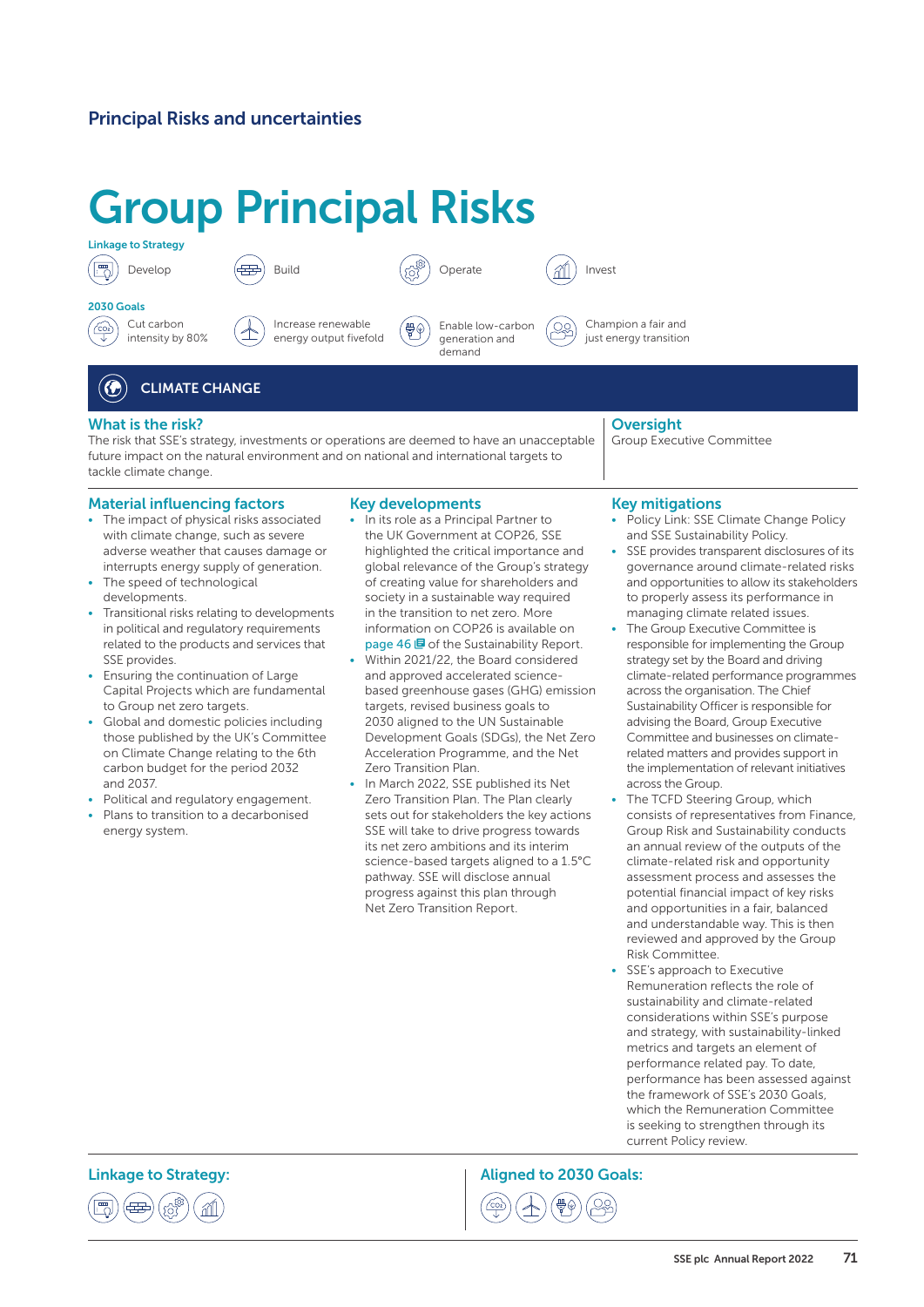#### $\left(\mathbf{d}\right)$ COMMODITY PRICES

#### What is the risk?

The risk associated with the Group's exposure to fluctuations in both the physical volumes and price of key commodities, including electricity, gas, CO<sub>2</sub> permits, oil and related foreign exchange values.

- Material influencing factors
- Global geopolitical events.
- Weather-associated seasonal fluctuations in demand, supply and generation capabilities which may not be in line with historical trends, and which may or may not be associated with climate change both in Great Britain and globally. Further detail is available on page 31 **o** of the Strategic Report.
- Generation technology advancements.
- Global and domestic political change.
- European generation outputs and availability.
- International and national agreements on climate change.
- International flows of fuel.
- Fluctuations in foreign exchange values. • Fluctuations in the global supply and
- demand of fuel.
- Global economic growth.

#### Key developments

- Managing the impacts of significant global geopolitical events.
- Managing the impacts of significant fluctuations in commodity prices, foreign exchange values and strong economic demand combined with more extreme weather conditions, has increased electricity demand and strained commodity supply chain resulting in wholesale energy prices reaching an all-time high.

### **Oversight**

Group Risk Committee

#### Key mitigations

- Policy Link: An asset-by-asset approach to hedging strategy that ensures trading positions cannot have a material impact on SSE Group earnings. The latest update on SSE's hedging approach can be found in the Financial Review section of the Annual Report and Accounts.
- The Group Energy Markets Exposure Risk Committee has operational oversight of commodity positions; reporting to the Board Energy Markets Risk Committee that has responsibilty for monitoring the ongoing effectiveness of Group hedging arrangements. For further details please see pages 162 and  $163 \text{ B}$
- SSE uses VaR and PaR measures to monitor and control exposures. Trading limits are reviewed regularly by the Energy Markets Risk Committee, with consideration given to changes in the material influencing factors noted above, before being approved by the Board.
- SSE's Energy Economics team provides commodity price forecasts which are used to inform decisions on trading strategy and asset investment.
- SSE utilises hedging instruments to minimise exposure to fluctuations in foreign exchange markets, details of which are available in the Financial Statements section of the Annual Report and Account.

Linkage to Strategy: The Communication of the Aligned to 2030 Goals:

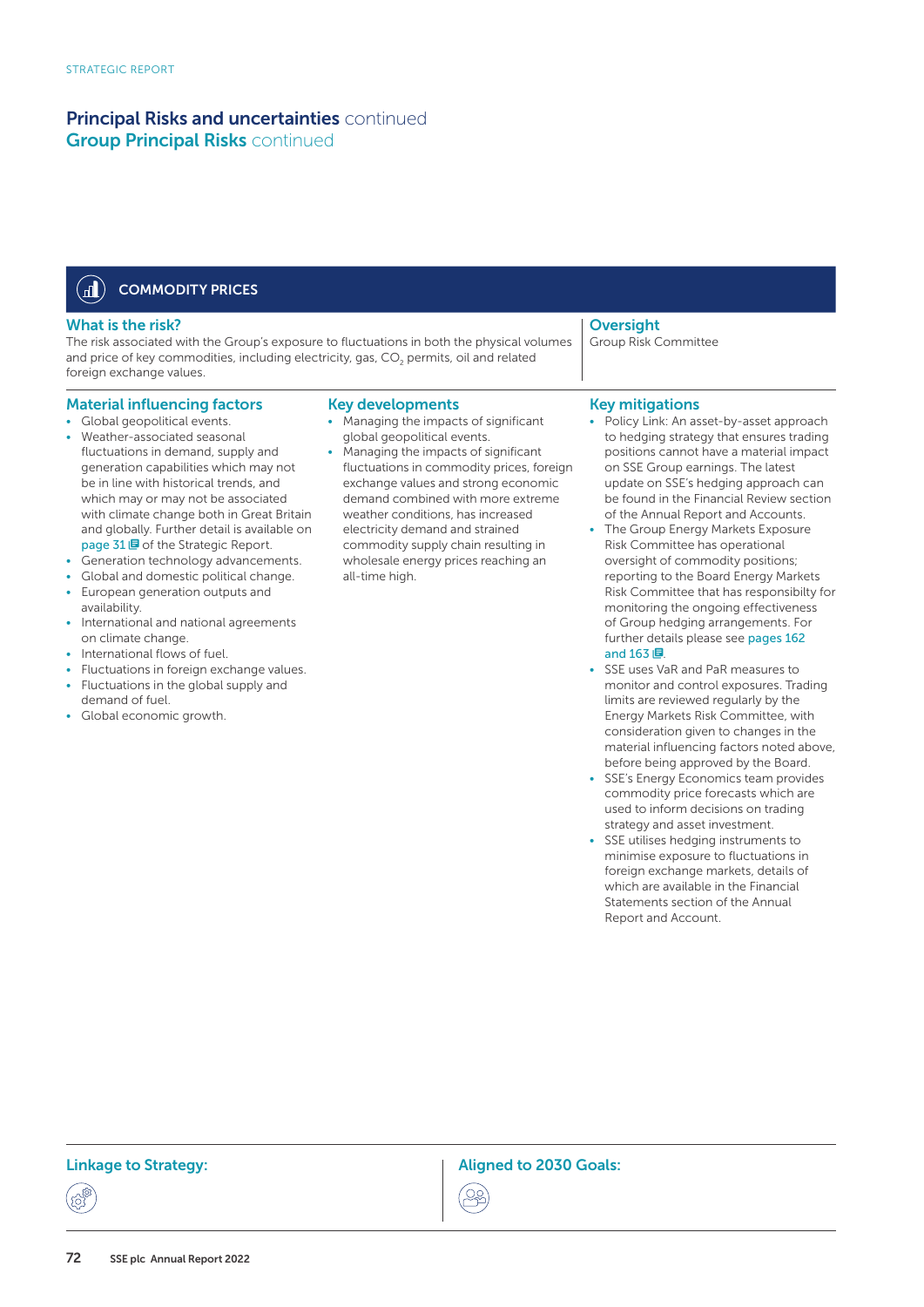

2030 Goals













୍ରୁପ୍

Champion a fair and just energy transition

# CYBER SECURITY AND RESILIENCE

#### What is the risk?

The risk that key infrastructure, networks or core systems are compromised or are otherwise rendered unavailable.

#### Material influencing factors

- Software or hardware issues, including telecom network, connectivity and power supply interruption.
- Geopolitical events.
- Ineffective operational performance, for example, breach of information security rules or poor management of resilience expertise.
- Employee and contractor understanding and awareness of information security requirements.
- Malicious cyber-attack.

#### Key developments

- Ensuring resilience of systems and processes associated with divestments as well as international mergers and acquisitions.
- Ensuring the continued security and resilience of Critical National Infrastructure given the heightened threat of malicious cyber-attack, particularly the increased volume and sophistication of ransomware attacks and the heightened threat of cyber-attacks following the Russian invasion of Ukraine.

#### **Oversight** Group Risk Committee

#### Key mitigations

- Policy Link: SSE Cyber Security Policy and SSE Data and Information Management Policy.
- Key technology and infrastructure risks are incorporated into the design of systems and are regularly appraised with risk mitigation plans recommended.
- SSE conducts regular internal and third-party testing of the security of its information and operational technology networks and systems.
- Continued strengthening and embedding of the cyber risks and controls framework to continue to identify threats and reduce exposures through, for example, improved use of data analytics and further migration from unsupported systems.
- Significant longer term Security Programme investment and planning which seeks to strengthen the resilience of the systems on which SSE relies.
- IT Service Assurance works with individual Business Units to form and agree appropriate service level agreements for business-critical IT services.
- Business continuity plans are reviewed in response to changes in the threat to the Group and regularly tested.



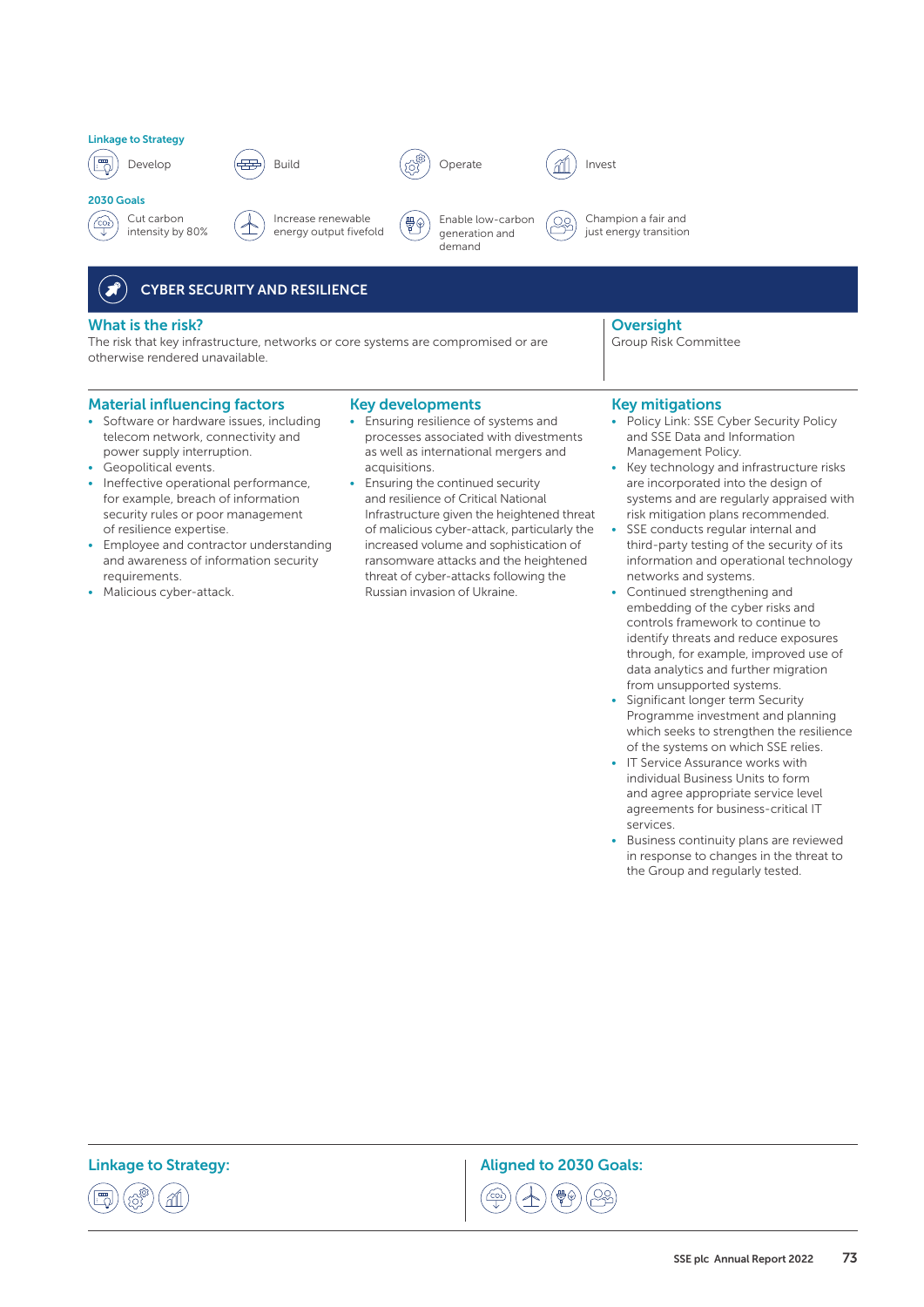#### **OFFIT** ENERGY AFFORDABILITY

#### What is the risk?

The risk that energy customers' ability to meet the costs of providing energy, or their ability to access energy services is limited, giving rise to negative political or regulatory intervention that has an impact on SSE's core regulated Networks and Renewables businesses.

#### Material influencing factors

- Technology changes and innovations to develop sustainable infrastructure and energy solutions.
- Supply chain cost management.
- Public policies, including those aimed at reducing carbon emissions and energy consumption.
- Accessibility to energy and related services for all.
- Increased focus on energy security in response to current geopolitical events.
- Required investment in the upgrading of the UK's energy infrastructure to achieve net zero.
- Political interventions.
- Macro-economic impacts on household and business incomes, including the removal of the energy price cap.
- Fluctuations in the cost of fuels.
- Supplier and customer failures and related bad debt.

#### Key developments

- SSE remains committed to the supply of affordable and accessible energy in its customer businesses and responsive to the needs of those who count on the safe and reliable running of resilient electricity networks.
- In 2020, SSE Airtricity established a Generation Green Home Upgrade, the first utility company to launch a retrofit solution. In 2021 SSE supported almost 800 customers (including fuel poor customers) to retrofit their homes and improve energy efficiency by bringing the homes up by an average BER of B2.
- Investment in indigenous, low-carbon power sources and greater flexibility will help reduce the amount of imported gas the UK and Ireland needs.

#### **Oversight** Group Risk Committee

#### Key mitigations

- Policy Link: SSE Sustainability Policy.
- SSE Airtricity continues to focus on helping customers reduce their carbon output and to save on energy costs. Through partnerships with local authorities, the Sustainable Energy Authority of Ireland (SEAI) and others, SSE Airtricity Energy Services has been delivering large-scale energy efficiency retrofit projects for homes across Ireland.
- Robust stakeholder engagement across Government, regulators and relevant counterparties.
- SSE continues to advocate for progressive policies that will help bring forward necessary investment in low-carbon infrastructure at lowest cost to reduce customers' exposure to gas price volatility and deliver net zero affordability.

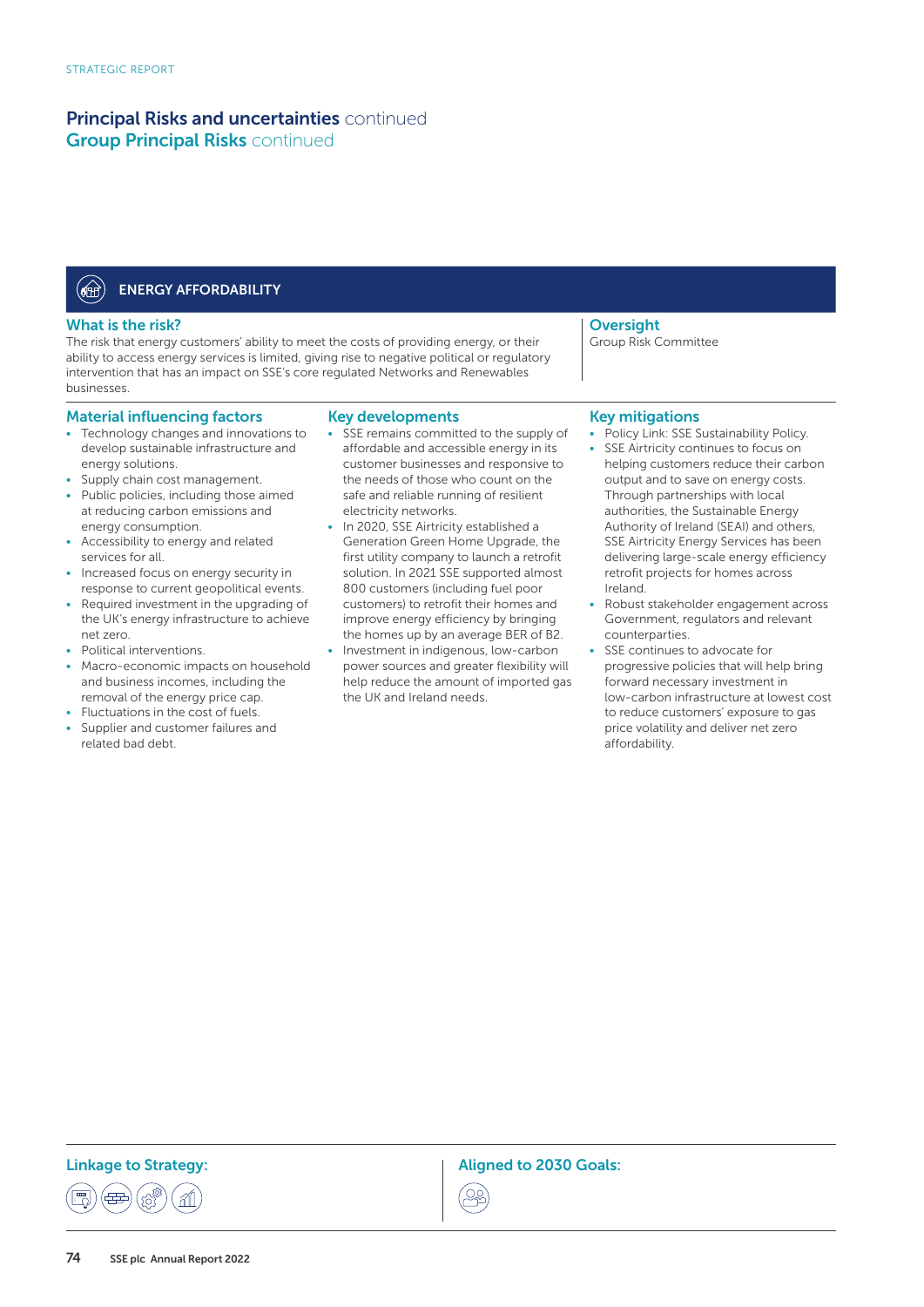

2030 Goals

 $\frac{1}{\sqrt{2}}$ 









Enable low-carbon



Champion a fair and ୍ଠୁତ୍ just energy transition

# ENERGY INFRASTRUCTURE FAILURE

#### What is the risk?

The risk of national energy infrastructure failure, whether in respect of assets owned by SSE or those owned by others which SSE relies on, that prevents the Group from meeting its obligations.

#### Material influencing factors

- Severe adverse weather that causes damage or interrupts energy supply or generation.
- Longer term changes in climate patterns cause sustained higher temperatures that may result in lower rainfall and reduced wind impacting renewable generation output.
- Government policy regarding the operation of the energy network which relates to security of supply.
- Failures in any aspect of the Great Britain national critical infrastructure.
- SSE invests in low-carbon infrastructure in support of the transition to net zero.
- Continuing access to the European energy markets and continued inclusion of Northern Ireland in the all-island Single Electricity Market.
- Appropriate asset management and necessary upgrading works of both generation and network assets.
- Malicious attack on the Great Britain energy infrastructure.
- Energy network balancing mechanisms.
- Continued availability of competent personnel.
- Continued availability of key systems.

# Key developments • In November 2021, SSE launched a Net

₩

- Zero Acceleration Programme to accelerate clean growth and lead the transition to net zero.
- The Net Zero Acceleration Programme is the optimal pathway to value creation. It positions SSE as a national clean energy champion with the scale to contribute around 20% of the UK's revised 50GW offshore wind target and over 20% of upcoming UK electricity networks investment, deploy flexible solutions to keep the lights on, whilst exporting its renewables capabilities overseas.
- With electricity demand expected to more than double by 2050, regulated electricity networks are at the heart of the transition to net zero. SSEN Transmission and SSEN Distribution continue to form a key part of the low-carbon electricity core of SSE. The Net Zero Acceleration Programme could increase total networks Regulated Asset Value (RAV) to between £8bn and £10bn by 2031.

#### **Oversight**

Group Executive Committee

#### Key mitigations

- Policy Link: Business Unit Asset Management Policies.
- SSE assesses the climate impact on its operations over the short, medium and long term from the perspective of market, policy or regulatory transition risks and opportunities and the physical risks of a changed climate.
- SSE's dedicated Engineering Centre of Excellence reviews and develops plans to ensure the ongoing integrity of its generation assets is maintained.
- Targeted investment plans to ensure the ongoing health and integrity of network assets.
- Crisis management and business continuity plans are in place across the Group. These are tested regularly and are designed for the management of, and recovery from, significant energy infrastructure failure events. Where there are material changes in infrastructure (or the management of it) additional plans are developed.
- SSE continues to be an active participant in national security forums such as the Centre for the Protection of National Infrastructure (CPNI).
- Flexible and reliable power will continue to be required to back up wind and solar generation, ensuring security of supply across the UK. In line with its commitment to a net-zero future, SSE is actively progressing plans to deliver new low-carbon capacity to play this critical role, with CCS and pumped storage hydro projects in development.

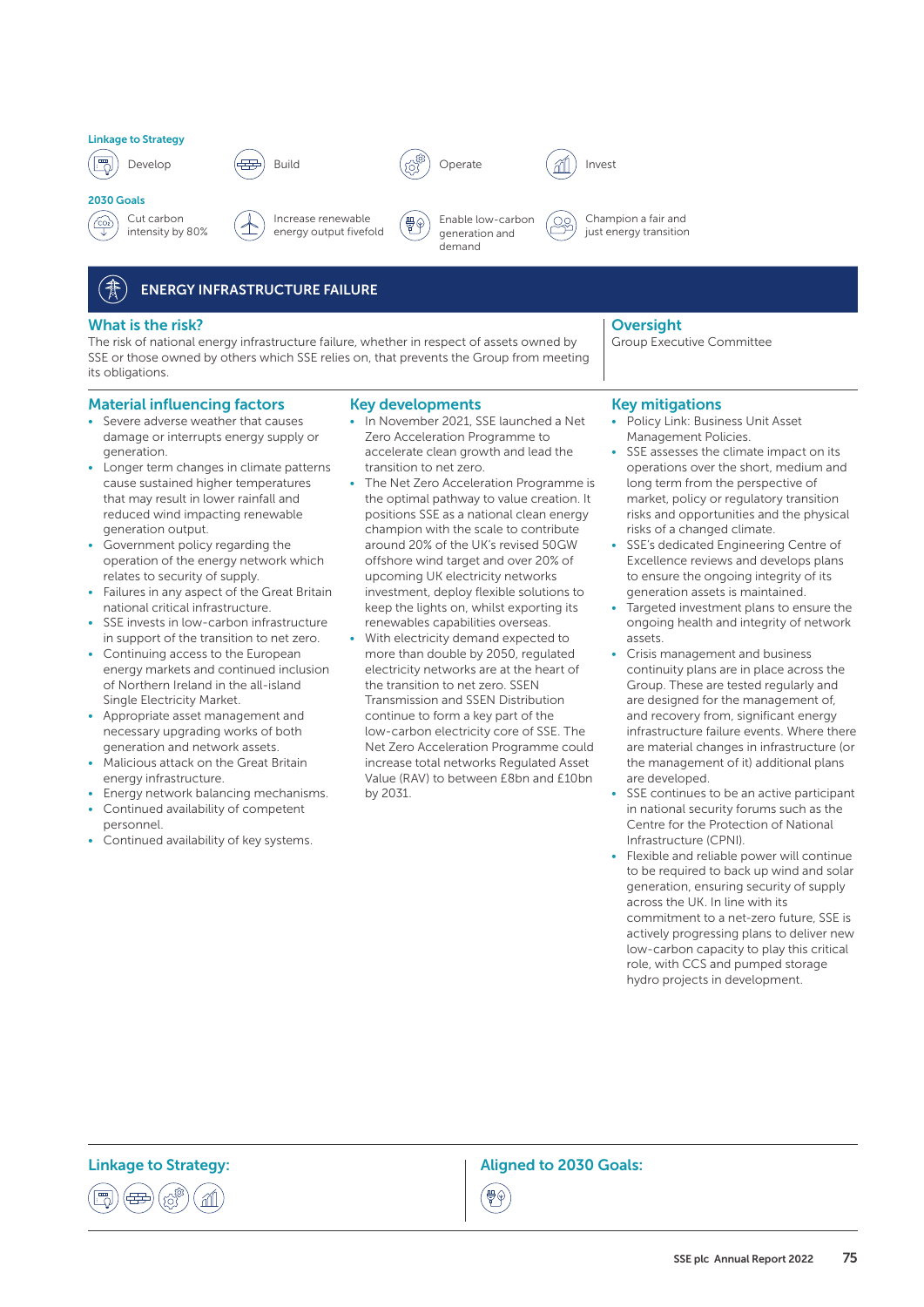#### $\bigcircledast$ FINANCIAL LIABILITIES

#### What is the risk?

The risk that funding is not available to meet SSE's financial liabilities, including those relating to its defined benefit pension schemes, as these fall due under both normal and stressed conditions without incurring unacceptable costs or risking damage to its reputation.

#### Material influencing factors

- Ongoing commitment to an investment grade credit rating.
- Global macro-economic changes and subsequent volatility in foreign exchange markets.
- Fluctuations in interest rates and inflation which influence borrowing costs.
- Defined benefit pension scheme performance including the impact of fluctuations in gilt yields on the value of scheme liabilities.
- Counterparty credit limit exposures.

#### Key developments

- Proceeds in the region of £2.8bn secured against the disposal programme target set in June 2020.
- In May 2021, HMRC awarded SSE a formal Low Risk Rating which remains in place for three years. The Low-Risk Rating was awarded following HMRC review of the risk and control information relating to tax management across the Group.

# **Oversight**

Group Risk Committee

#### Key mitigations

- Policy Link: SSE Financial Management Policy.
- Committed borrowings and facilities are always available equal to at least 105% of forecast borrowings over a rolling 6-month period.
- SSE seeks to maintain a diverse and innovative portfolio of debt to avoid over-reliance on any one market. This allows it to build relationships with, and create competition between, debt providers.
- Each of SSE's defined benefit pension schemes has a Board of Trustees which acts independently of the Group.
- The approval of all material counterparty credit limits is a matter reserved for the Board.
- To support the growth of green finance, SSE also has pursued a strategy of issuing green bonds to fund its net zero investment plans. SSE has issued four green bonds, with the total outstanding at £2bn which reaffirms SSE's position as the largest issuer of green bonds in the UK corporate sector.

Linkage to Strategy: The Communication of the Aligned to 2030 Goals:



丞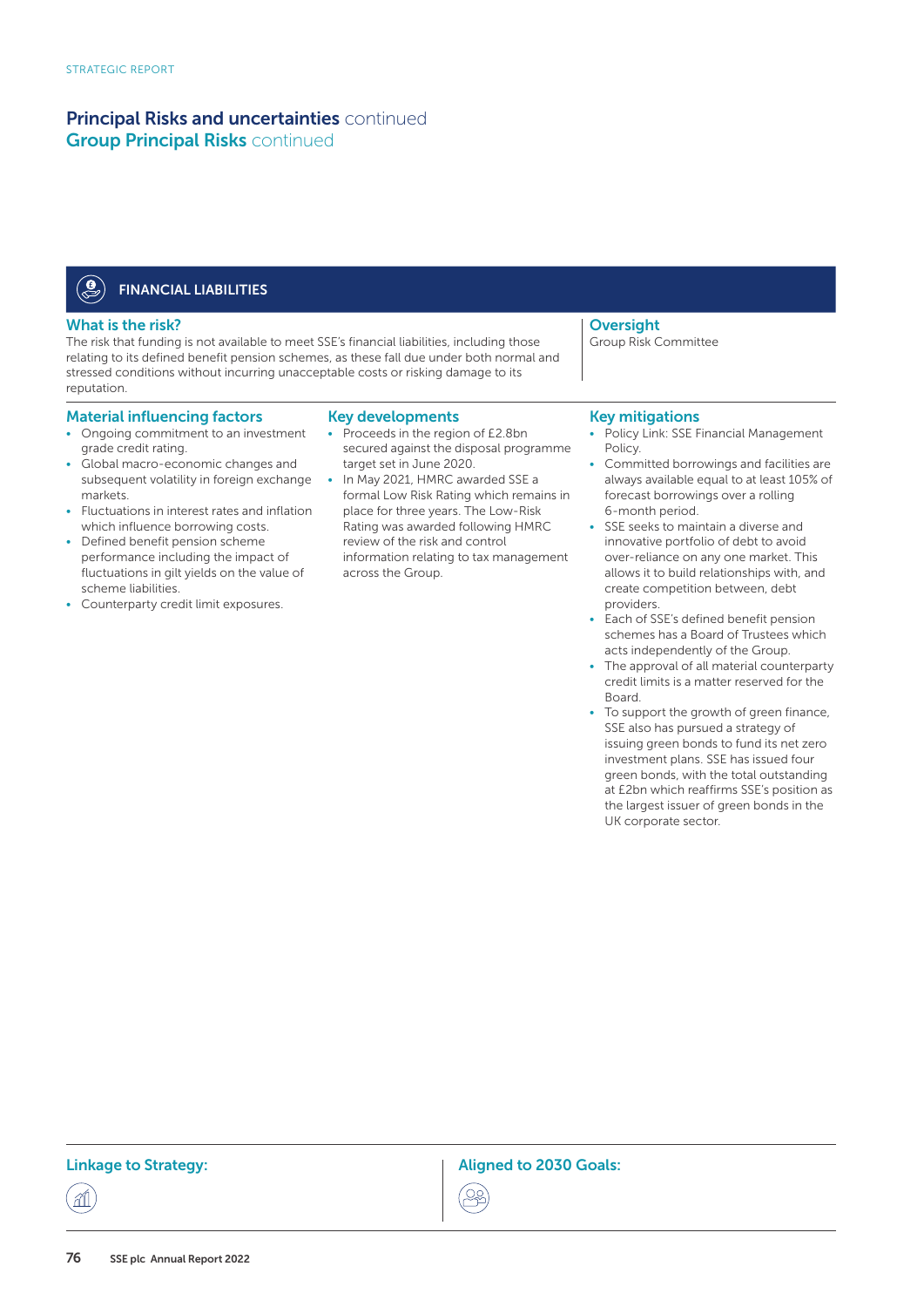

2030 Goals

 $\frac{1}{\sqrt{2}}$ 









Build  $\binom{R^{gg}}{10}$  Operate  $\binom{R^{gg}}{10}$  Invest

₩¢



Champion a fair and ୍ଠୁତ୍

just energy transition

# LARGE CAPITAL PROJECTS MANAGEMENT

#### What is the risk?

The risk that SSE develops and builds major assets that do not realise intended benefits or meet the quality standards required to support economic lives of typically 25 to 60 years within forecast timescales and budgets.

#### Material influencing factors

- Appropriate contractual arrangements which meet the requirements of any jurisdiction in which SSE operates.
- New or unproven technology
- Appropriate and effective budget management.
- All aspects of supply chain management, including those relating to human rights, modern slavery and labour standards as well as supply chain impacts associated with new entities, new assets and a new network structure created by joint ventures and Brexit.
- Availability of competent contractors in any jurisdiction in which SSE operates.

Key developments • Over 2021/22 SSE undertook a major project to ensure its Large Capital Projects are designed and constructed to enable the journey to net zero. From the 1 of April 2022, a Sustainability Assessment and Action Plan (SAAP) is required for all new or early development projects, ensuring sustainability is incorporated into all phases of major project development, construction and operation. For further details please see the Sustainability Report.

- SSE's Net Zero Acceleration Programme, establishes a five year £12.5bn investment plan to deliver the low-carbon energy infrastructure.
- Continued Progress with SSE's flagship projects including Seagreen, Viking, Shetland HVDC link and Dogger Bank.
- Between 2021 and 2026, SSE's Net Zero Acceleration Programme establishes a plan to invest around £4.3bn in onshore and offshore wind projects. In addition, SSE has an important development option for large scale, long duration pumped hydro storage at Corie Glas in the Scottish Highlands.

#### **Oversight**

Group Large Capital Projects Committee

#### Key mitigations

- Policy Link: SSE's Large Capital Projects Governance Framework manual ensures that all major capital investment projects for the Group are governed, developed, approved and executed in a consistent and effective manner, with full consideration of best practice project delivery. The manual, which was reviewed in detail during the year, with support from a specialist third party, provides common standards across the Group and incorporates continuous improvement practices.
- The Large Capital Project Services function employs dedicated quality and assurance teams who perform in-depth quality reviews.
- In major projects, SSE generally manages insurance placement by organising owner-controlled insurance. This strategy allows it to have greater control and flexibility over the provisions in place. SSE also sees the insurance market as an important source of information on the reliability of technology and uses this to inform the design process of major projects.
- Appropriate Governance arrangements, including those relating to Joint Venture and Partner Management.



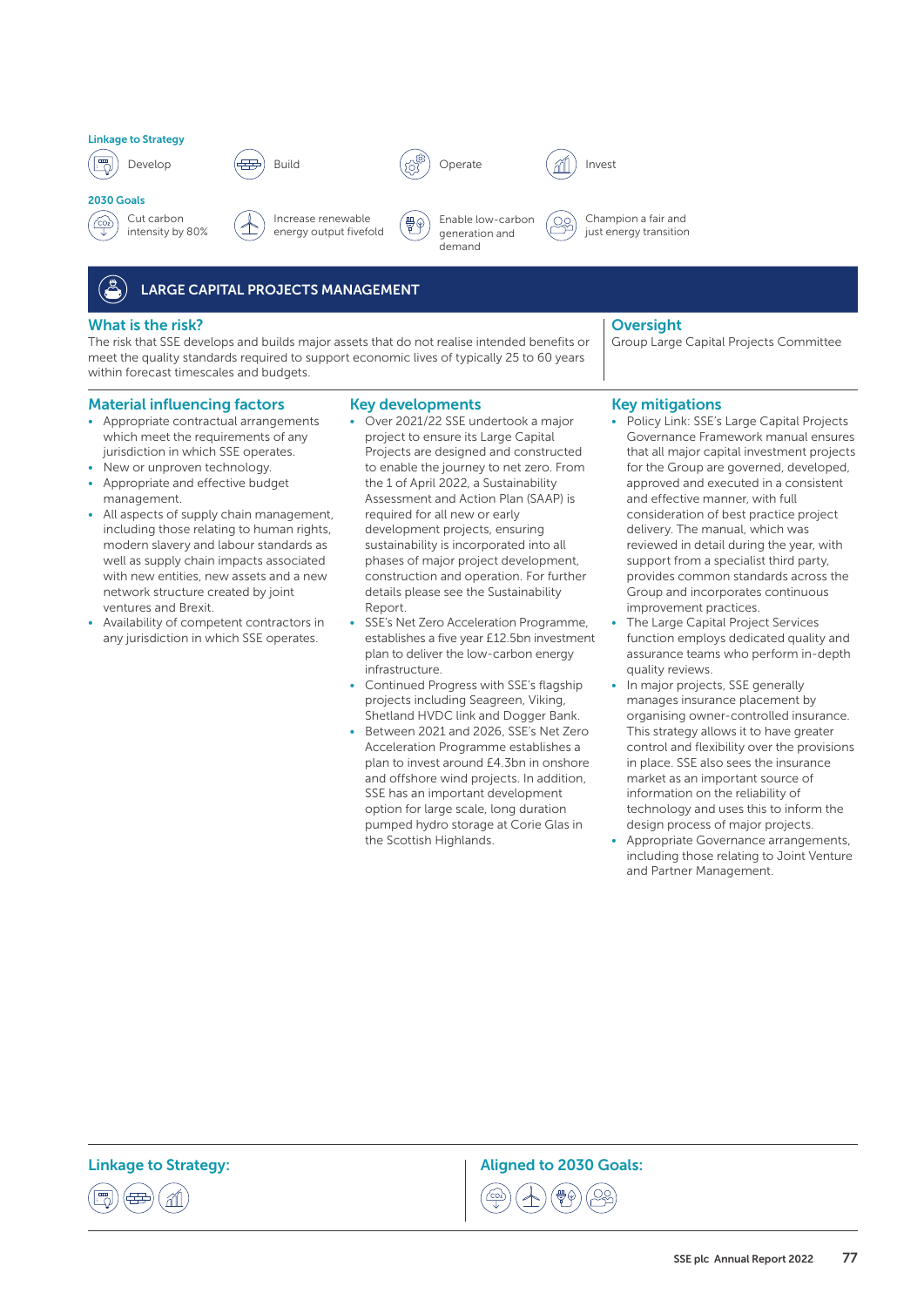#### ′≗≗ PEOPLE AND CULTURE

#### What is the risk?

The risk that SSE is unable to attract, develop and retain an appropriately skilled, diverse and responsible workforce and leadership team, and maintain a healthy business culture which encourages and supports ethical behaviours and decision-making.

#### Material influencing factors

- Rewarding employee contributions through fair pay and benefits.
- Acquisition of competent skills and resources to support growth plans in international markets.
- SSE embraces cultural diversity in the workplace and recognition of the value and benefit of having an inclusive and diverse workforce.
- A responsible employer ethos. For full details please see the Sustainability Report.
- Clearly defined roles, responsibilities and accountabilities for all employees.
- Availability of career development opportunities and appropriate succession planning that recognises potential future skills shortages.
- Clear personal objectives and communication of the SSE set of values.
- A focus on ethical business conduct and creating a culture in which employees feel confident to speak up when they suspect wrongdoing.
- The health and wellbeing of all employees (see the Sustainability Report for further detail).
- Clear and well-structured employee communications.

#### Key developments

- SSE has been a Living Wage accredited employer in the UK since 2013 and paid the Living Wage in Ireland since 2016. In March 2021 SSE gained the Living Hours employer accreditation. SSE also continues to be a member of the Living Wage Foundation's Living Hours Steering Group. Further details on page 60 **日**.
- During 2021/2022 SSE undertook wide ranging stakeholder engagement on its just transition approach from key stakeholders and through SSE's 2021 all-employee survey. The findings of this survey and the wider engagement with other key stakeholders were used to inform a new report, published in September 2021 which focused on moving from principles to action. This follows on from SSE's Just Transition Strategy, published in November 2020.
- SSE's Just Transition Strategy was the world's first business strategy for a Just Transition to net zero. The new report published in September 2021, outlines SSE's 20 commitments, ten recommendations for industry and ten recommendations for government to support workers transition from high to low-carbon careers. More information on SSE's Just Transition Strategy is available on  $\mathsf{sse}.\mathsf{com}\,\mathsf{\Xi}$

#### **Oversight**

Group Executive Committee

#### Key mitigations

- Policy Link: SSE Employment Policy and SSE Whistleblowing Policy.
- SSE has a detailed Inclusion and Diversity plan, progress against which is reviewed and monitored by SSE's Group Executive Committee on a regular basis. Further details are available on pages 64 and 65  $\blacksquare$  and on page 138  $\blacksquare$  of the Directors' report.
- SSE Governance arrangements, including those relating to JV and Partner Management.
- There are a wide range of tools and services available to all employees to support mental health and wellbeing, including those provided as part of the Employee Assistance Programme. Further details on careers.sse.com/ [employee-benefits](https://careers.sse.com/employee-benefits)  $\Box$
- "Doing the Right Thing, a guide to ethical business conduct", explicitly outlines the steps employees should take to ensure their day-to-day actions and decisions are consistent both with SSE's values and ethical business principles. SSE employees can report incidents of wrongdoing through both internal and external mechanisms. SSE uses an independent "Speak Up" phone line and email service, hosted externally by SafeCall, through which incidents can be reported.
- SSE's business leaders are required to undertake regular succession planning reviews. At a Group level, SSE continues to develop its approach to the management of talent.

丞

Linkage to Strategy: The Communication of the Aligned to 2030 Goals:

22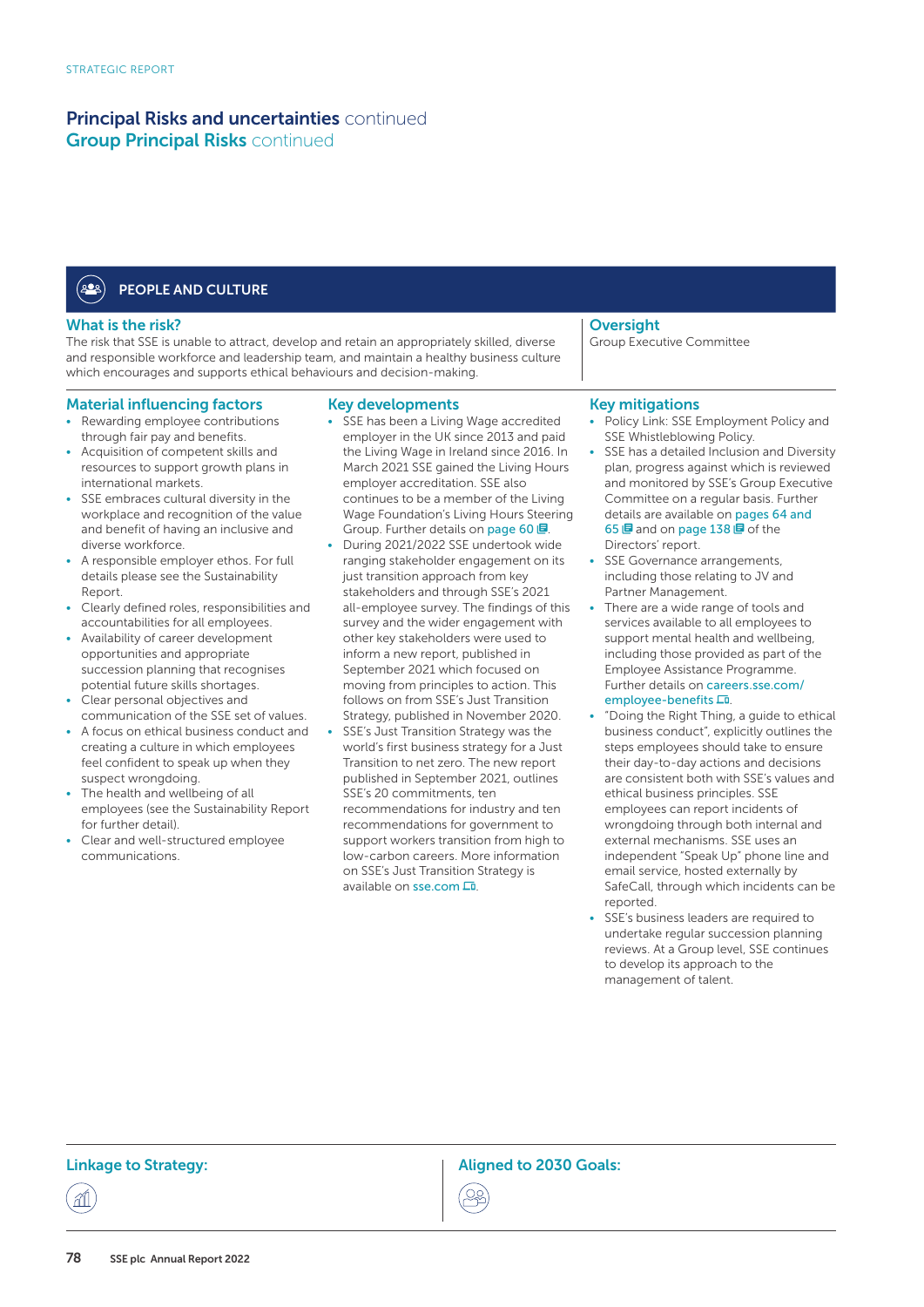

2030 Goals













Build  $\binom{R^{gg}}{10}$  Operate  $\binom{R^{gg}}{10}$  Invest

୍ରୁପ୍

Champion a fair and just energy transition

#### $\mathbf{\widehat{m}}$ POLITICS, REGULATION AND COMPLIANCE

#### What is the risk?

The risk from changes in obligations arising from operating in markets which are subject to a high degree of regulatory, legislative and political intervention and uncertainty.

#### Material influencing factors

- SSE's most significant contribution is to align with the Paris Agreement goal and aim to achieve net zero greenhouse gas emissions by at least 2050.
- Material changes to regulatory frameworks in any jurisdiction in which SSE operates.
- Government intervention into the structure of the energy sector in any jurisdiction in which SSE operates.
- Constitutional uncertainty in any jurisdiction in which SSE operates.
- Changes in financial, employment, safety and consumer legislation and regulation and the impact of these changes on business-as-usual activities in any jurisdiction in which SSE operates.

# Key developments

- In April 2022, the UK Government published the British Energy Security Strategy which builds upon the Prime Minister's Ten Point Plan for a Green Industrial Revolution. SSE is working to deliver the renewables capacity, the network infrastructure, lower carbon thermal generation and energy storage needed to meet the ambition of the paper.
- SSE's Net Zero Transition Plan, published in March 2022, outlines SSE's strategy to develop, build, operate and invest in low-carbon electricity infrastructure for many decades to come whilst maintaining high standards of safety and reliability for energy consumers. More information on SSE's Net Zero Transition Plan is available on [sse.com](www.sse.com) La.

 $\overbrace{\phantom{a}}^{\overbrace{\phantom{a}}\phantom{a}}$ 

# **Oversight**

Group Risk Committee

#### Key mitigations

- Policy Link: SSE Political and Regulatory Engagement Policy.
- The Group has dedicated Corporate Affairs, Regulation, Legal and Compliance departments that provide advice, guidance and assurance to each business area regarding the interpretation of political, regulatory and legislative change. These teams take the lead in engagement with regulators, politicians, officials, and other such stakeholders.
- SSE has a clear Political Engagement Policy that sets out principles for any employees who make representations to institutions of governments or to legislatures on the Company's behalf.
- SSE Governance arrangements, including those relating to JV and Partner Management.
- The Group puts in place dedicated project teams to manage all aspects of significant regulatory and legislative change.
- There is regular engagement with the Board and Group Executive Committee on political and regulatory developments which may impact SSE's operations or strategy. Further details are available on page  $132 \boxtimes$  of the Directors' Report.

Linkage to Strategy: The Communication of the Aligned to 2030 Goals:

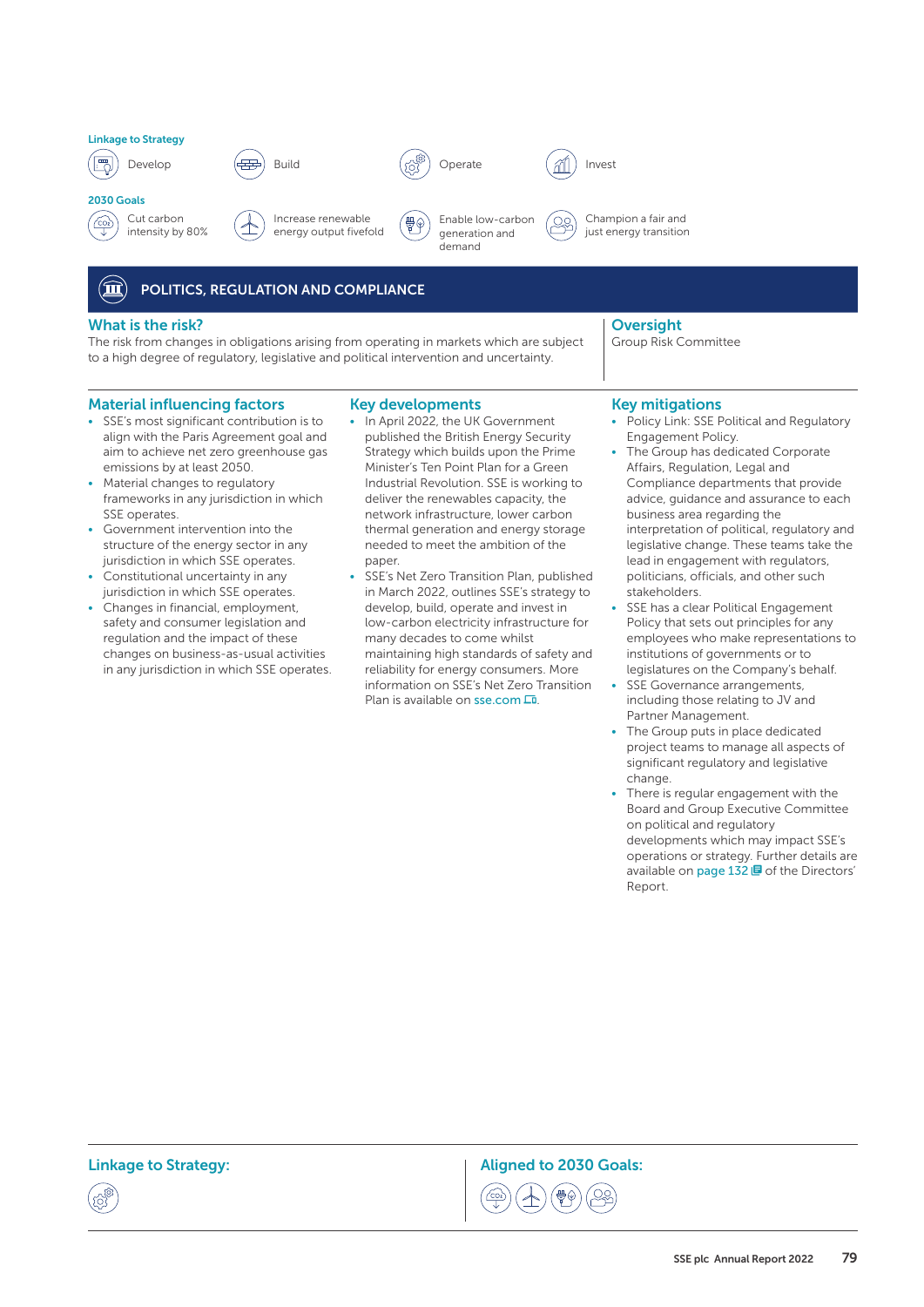| SAFETY AND THE ENVIRONMENT                                                                                                               |                                                                                                                                            |                                                                                                                                                |
|------------------------------------------------------------------------------------------------------------------------------------------|--------------------------------------------------------------------------------------------------------------------------------------------|------------------------------------------------------------------------------------------------------------------------------------------------|
| What is the risk?<br>The risk of harm to people, property or the environment from SSE's operations.                                      |                                                                                                                                            | <b>Oversight</b><br>Group Safety, Health and Environment<br>Committee                                                                          |
| <b>Material influencing factors</b><br>• Clear and appropriately communicated<br>safety processes.<br>• Regular and documented training. | <b>Key developments</b><br>• In 2021/22, the Safety, Sustainability,<br>Health and Environment Advisory<br>Committee (SSHEAC) reviewed the | <b>Key mitigations</b><br>• Policy Link: SSE Safety and Health Policy<br>and SSE Environment Policy.<br>Safety is the Group's No. 1 value with |

- Adverse weather.
- The size, scale, complexity and number of projects under way.
- Challenging geographic locations.
- Appropriate task and asset risk
- assessment.
- Safety culture "if it's not safe, we don't do it".
- Clear, effective and regular communications of all relevant safety updates.
- Competent employees and contractors.
- Safety, Health and Environment Strategy for the next five years. As part of the SSHEAC review the following focus areas were set out (a) strengthening of controls and assurance; (b) enablers to help people do the right thing; and (c) drive progress with SSE's eight Enduring Goals for safety.
- The remit of the Safety, Sustainability, Health and Environment Advisory Committee (SSHEAC) was expanded in the year to oversee SSE's climate adaptation and resilience plans.

#### ey mitigations

- Policy Link: SSE Safety and Health Policy and SSE Environment Policy.
- Safety is the Group's No. 1 value with Board oversight being provided by the Safety, Sustainability, Health and Environment Advisory Committee (SSHEAC).
- Crisis management and business continuity plans are in place across the Group. These are tested regularly and are designed for the management of, and recovery from, significant safety and environmental events.
- Each business carries out regular SHE assurance reviews of the risks faced, the controls in place and the monitoring that is undertaken.
- SSE's dedicated Engineering Centre of excellence reviews and develops plans to ensure that the integrity of its generation assets is maintained.

Linkage to Strategy: The Communication of the Aligned to 2030 Goals: